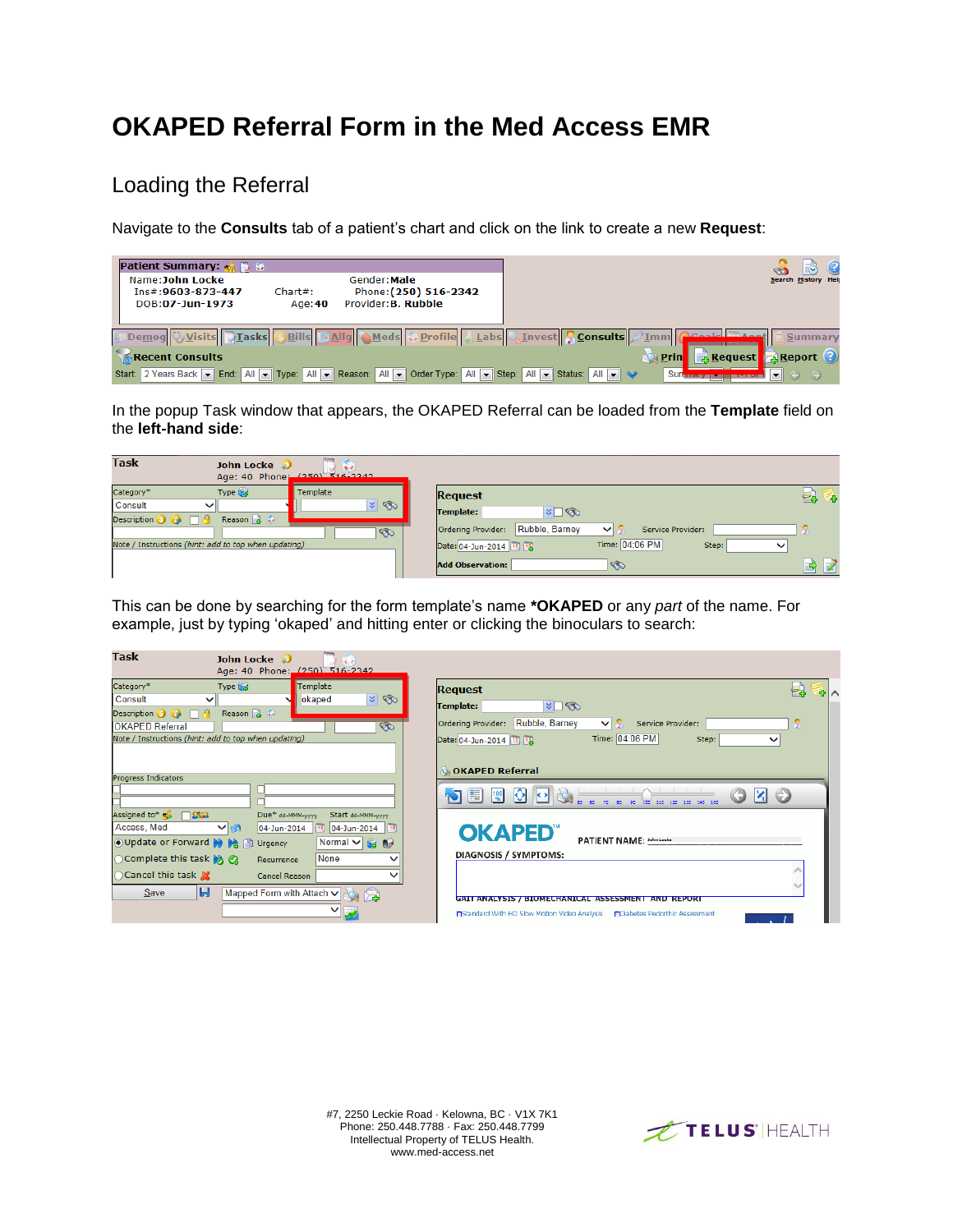### Filling Out the Referral

| Task                                                 | John Locke 5<br>Age: 40 Phone: (250) 516-2342 |                           |                                                                                                                                                       |
|------------------------------------------------------|-----------------------------------------------|---------------------------|-------------------------------------------------------------------------------------------------------------------------------------------------------|
| Category*                                            | Type that                                     | Template                  | <b>Request</b><br>e.<br>中へ                                                                                                                            |
| Consult                                              | $\checkmark$<br>◡                             | z <br>okaped              | $\triangledown$<br>Template:                                                                                                                          |
| Description 8 8<br>$\Box$ e                          | Reason $\frac{1}{2}$ $\frac{1}{2}$            |                           |                                                                                                                                                       |
| <b>OKAPED Referral</b>                               |                                               | $\circledcirc$            | Rubble, Barney<br>Ordering Provider:<br>Service Provider:<br>$\vee$ 2.                                                                                |
| Note / Instructions (hint: add to top when updating) |                                               |                           | Time: 04:06 PM<br>Step:<br>Date: 04-Jun-2014 72 73<br>$\checkmark$                                                                                    |
|                                                      |                                               |                           |                                                                                                                                                       |
| <b>Progress Indicators</b>                           |                                               |                           | <b>GOKAPED Referral</b>                                                                                                                               |
|                                                      |                                               |                           |                                                                                                                                                       |
|                                                      |                                               |                           | $ 0 $ $ 0 $<br><b>E</b><br>$\frac{100}{96}$                                                                                                           |
| Assigned to* $\approx$ $\approx$ $\approx$ 3         | Due* dd-MMM-yyyy                              | Start dd-MMM-yyyy         |                                                                                                                                                       |
| Access, Med                                          | $\vee$ is $\vee$                              | 04-Jun-2014 3 04-Jun-2014 | <b>OKAPED</b>                                                                                                                                         |
| ● Update or Forward N N 图                            | Urgency                                       | Normal V to A             | PATIENT NAME: 30hm Locks                                                                                                                              |
| ○ Complete this task > 2                             | Recurrence                                    | None<br>$\checkmark$      | DIAGNOSIS / SYMPTOMS:                                                                                                                                 |
| ◯ Cancel this task X                                 | Cancel Reason                                 |                           |                                                                                                                                                       |
| Ы<br>Save                                            | Mapped Form with Attach $\vee$                | o z                       |                                                                                                                                                       |
|                                                      |                                               | $\checkmark$              | GAIT ANALYSIS / BIOMECHANICAL ASSESSMENT AND REPORT<br><b>Fi</b> Standard With HD Slow Motion Video Analysis<br><b>PDiabetes Pedorthic Assessment</b> |
|                                                      |                                               |                           |                                                                                                                                                       |

Once loaded, click the **blue arrow icon** to expand the form on screen:

The patient and physician names will automatically fill-in based on the information recorded in the EMR. Scroll down through the form to write in a diagnosis or symptoms and tick off the desired checkboxes:

### **DIAGNOSIS / SYMPTOMS:**

#### GAIT ANALYSIS / BIOMECHANICAL ASSESSMENT AND REPORT

**⊠Standard With HD Slow Motion Video Analysis EDiabetes Pedorthic Assessment** 

**ERunning Assessment EBike Fit ESki Stance / Boot Fit Review** 

#### **CUSTOM FOOT ORTHOTICS:**

□C. Ped. (C)'s Discretion **■Semi-Rigid ■Soft ■Accommodative / Off-loading** 





#### SPECIALTY FOOTWEAR AND FOOTWEAR MODIFICATIONS

**■Accommodative / Stretch Upper** ■Extra Depth / Extra Width **EUIcer Off-Loading** 

**ISOLE Raise**<sup>Rem</sup> v | Cm/in EIMt Pads EIRocker Sole EIStretch EIButtress

#7, 2250 Leckie Road · Kelowna, BC · V1X 7K1 Phone: 250.448.7788 · Fax: 250.448.7799 Intellectual Property of TELUS Health. www.med-access.net